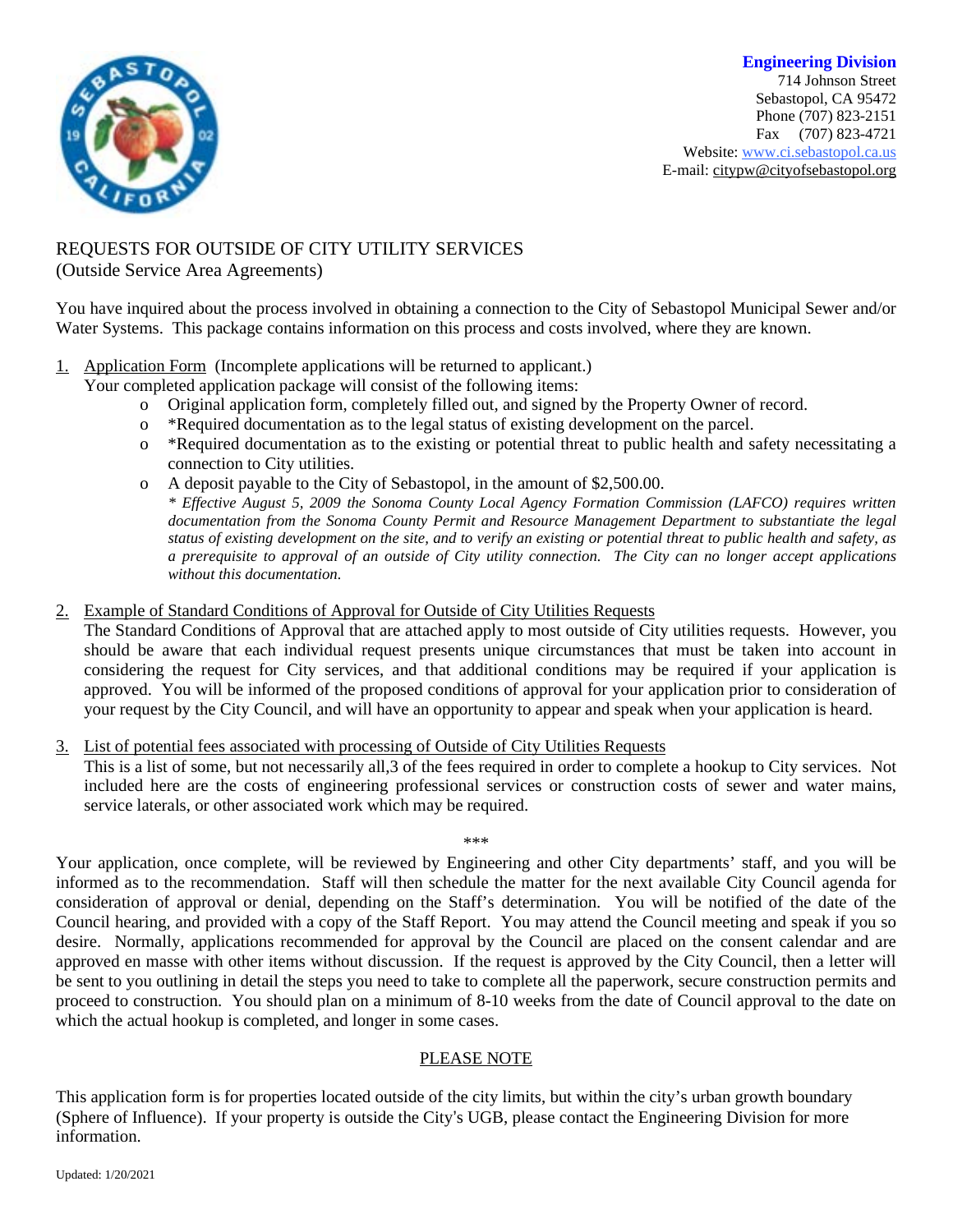### **EXAMPLE** CITY OF SEBASTOPOL ENGINEERING DIVISION Typical Conditions of Approval for Outside Service Area Agreements

- 1. Applicant shall be responsible for construction of City water main / sewer main extension within (street) to serve this property. Improvement Plans for construction shall be prepared by a Registered Civil Engineer and submitted to the Sebastopol Engineering Division for Engineering Plan Check. All work shall be in accord with City standards.
- 2. Applicant shall be responsible for construction of water service lateral / sewer lateral connections to City mains in accord with City standards.
- **3.** Contractor shall secure all necessary permits prior to beginning construction. **Encroachment Permits from the Sebastopol Public Works Department, Sonoma County Public Works Department and Caltrans are/may be required for construction within the public right of way.**
- 4. Contractor shall secure a Building Permit from the Sebastopol Building Department for construction of the water service / sanitary sewer lateral on private property and connection to the existing structures.
- 5. Prior to connection of the existing structures to the City sewer and water systems, Owner shall demonstrate to the satisfaction of the Sebastopol Building Official that all structures have been retro-fit with low-flow fixtures in accordance with current City requirements.
- 6. Existing well and/or septic tank and disposal field shall be abandoned under permit from and in accordance with the requirements of the County of Sonoma. A copy of the permit shall be provided to the City with evidence of inspection and approval by the County.
- 7. All applicable City fees shall be paid by applicant prior to issuance of the Building Permit.
- 8. City will file an application for an Out of Agency Service Agreement (OSAA) with the Sonoma County Local Agency Formation Commission (LAFCO) on behalf of applicant. Applicant shall be responsible for payment of any fees associated with this process. The OSAA must be approved prior to issuance of the Encroachment Permit.
- 9. Applicant shall execute a Deferred Annexation Agreement prior to issuance of the Encroachment Permit.
- 10. Prior to final installation of the water meter (or final connection of the building sewer to the City system) applicant shall establish a utility billing account with the City of Sebastopol Finance Department.
- 11. In the case of a "sewer only" connection, the applicant shall either install a meter on the private domestic supply well, or provide billing statements from the current water purveyor to establish the amount of water usage that is used to calculate the sewer billing. The volume portion of City sewer billings is calculated on the average of the two lowest months' winter water usage.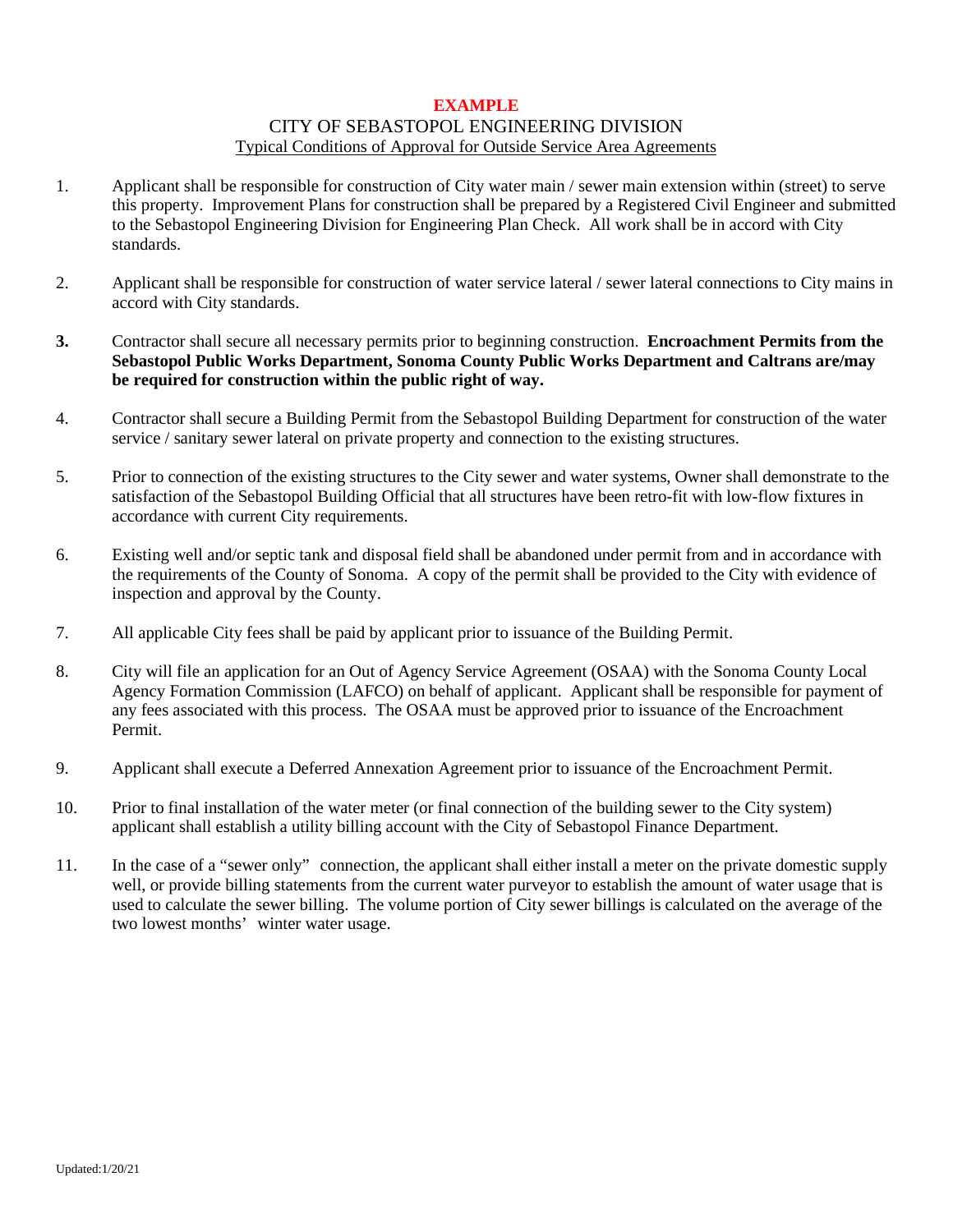

#### CITY OF SEBASTOPOL

Engineering Division 714 Johnson Street Sebastopol, CA 95472 (707) 823-2151 Phone (707) 823-4721 Fax

# APPLICATION FORM FOR  **OUTSIDE SERVICE AREA AGREEMENT**

(Outside of City Sewer and Water Services)

| Property Address:                                                                                             | Assessor's Parcel No: |                                        |  |  |
|---------------------------------------------------------------------------------------------------------------|-----------------------|----------------------------------------|--|--|
| Type of Service Requested: $\Box$ Sewer Only                                                                  | $\Box$ Water Only     | $\square$ Sewer and Water              |  |  |
| <b>Owner of Record</b>                                                                                        |                       | <b>Applicant (if other than Owner)</b> |  |  |
| Name:                                                                                                         | Name:                 |                                        |  |  |
| Mail Address:                                                                                                 | Mail Address:         |                                        |  |  |
| City, State, Zip:                                                                                             | City, State, Zip:     |                                        |  |  |
| Phone:                                                                                                        | Phone:                |                                        |  |  |
| Fax:                                                                                                          | Fax:                  |                                        |  |  |
| e-mail:                                                                                                       | e-mail:               |                                        |  |  |
|                                                                                                               |                       |                                        |  |  |
| Signature                                                                                                     |                       | Signature                              |  |  |
| Date:                                                                                                         | Date:                 |                                        |  |  |
| <b>Parcel Information</b>                                                                                     |                       |                                        |  |  |
| 1. Parcel Size (Acres):<br><b>Existing Land Use:</b>                                                          |                       |                                        |  |  |
| 2. Describe existing development on the parcel. (Outside of City services are for existing development only.) |                       |                                        |  |  |
| <b>Status of Existing Development (Check One):</b>                                                            | $\Box$ Legal          | $\Box$ Legal Non-Conforming            |  |  |

□ Documentation of Legal Status of Existing Development is attached (required). *NOTE: You must provide documentation from the Sonoma County Permit and Resource Management Department (PRMD) regarding the status of existing development. (See Attachment entitled "City of Sebastopol, Outside of Service Area Agreements")*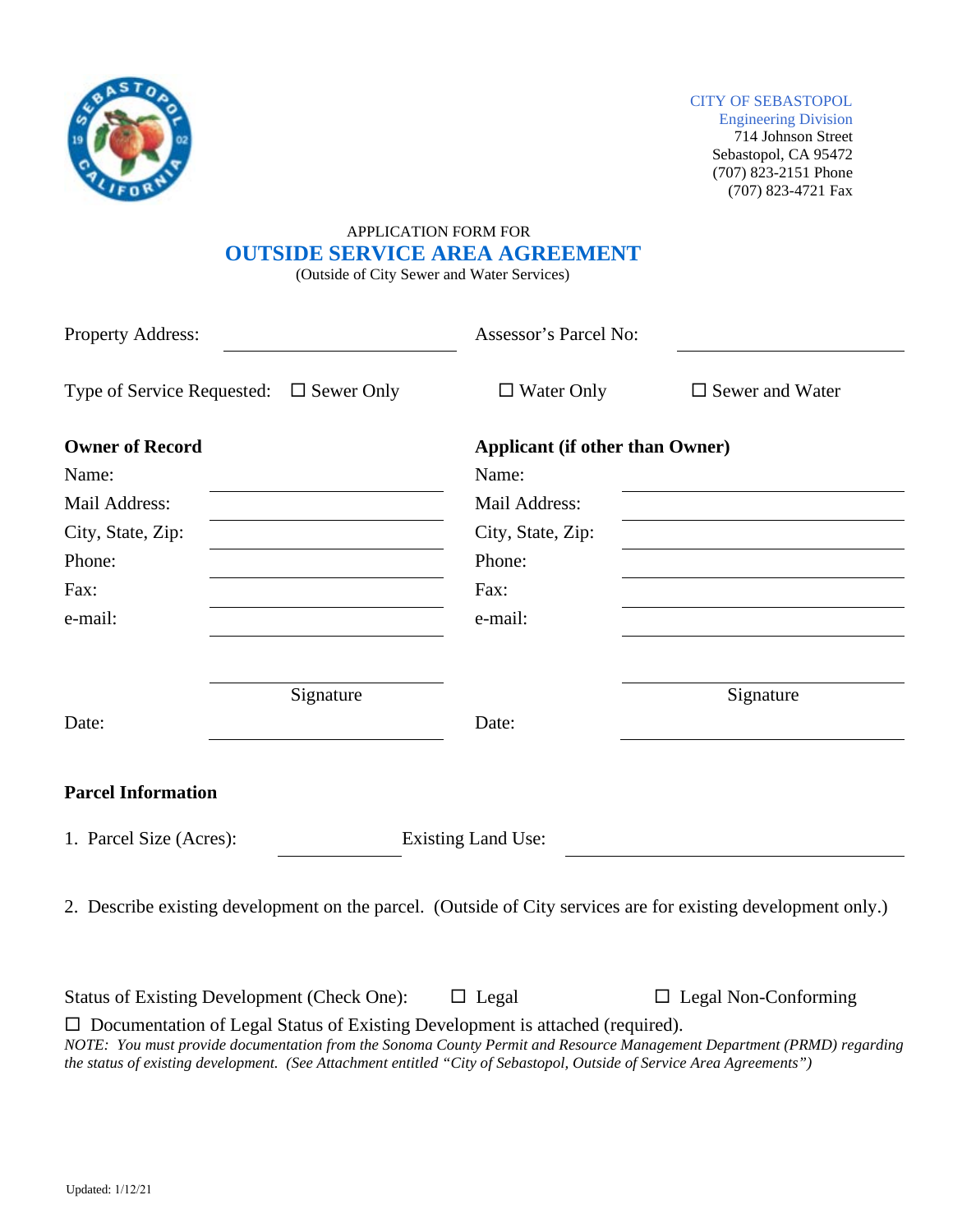## 3. Reason for Requesting City Services:

 $\Box$  Documentation of existing or potential threat to public health and safety is attached (required). NOTE: You must provide documentation from PRMD Well and Septic Division of an existing or potential threat to public health or safety as a part of your complete application. (See Attachment entitled "City of Sebastopol, Outside of Service Area Agreements")

4. Additional Information: *(Please attach additional sheets as necessary.)*

|                      | <b>For Office Use Only</b>  |  |
|----------------------|-----------------------------|--|
| Receipt No:          | Deposit Received: \$        |  |
| Date:                |                             |  |
| Engineering File No: | $\Box$ Application Complete |  |